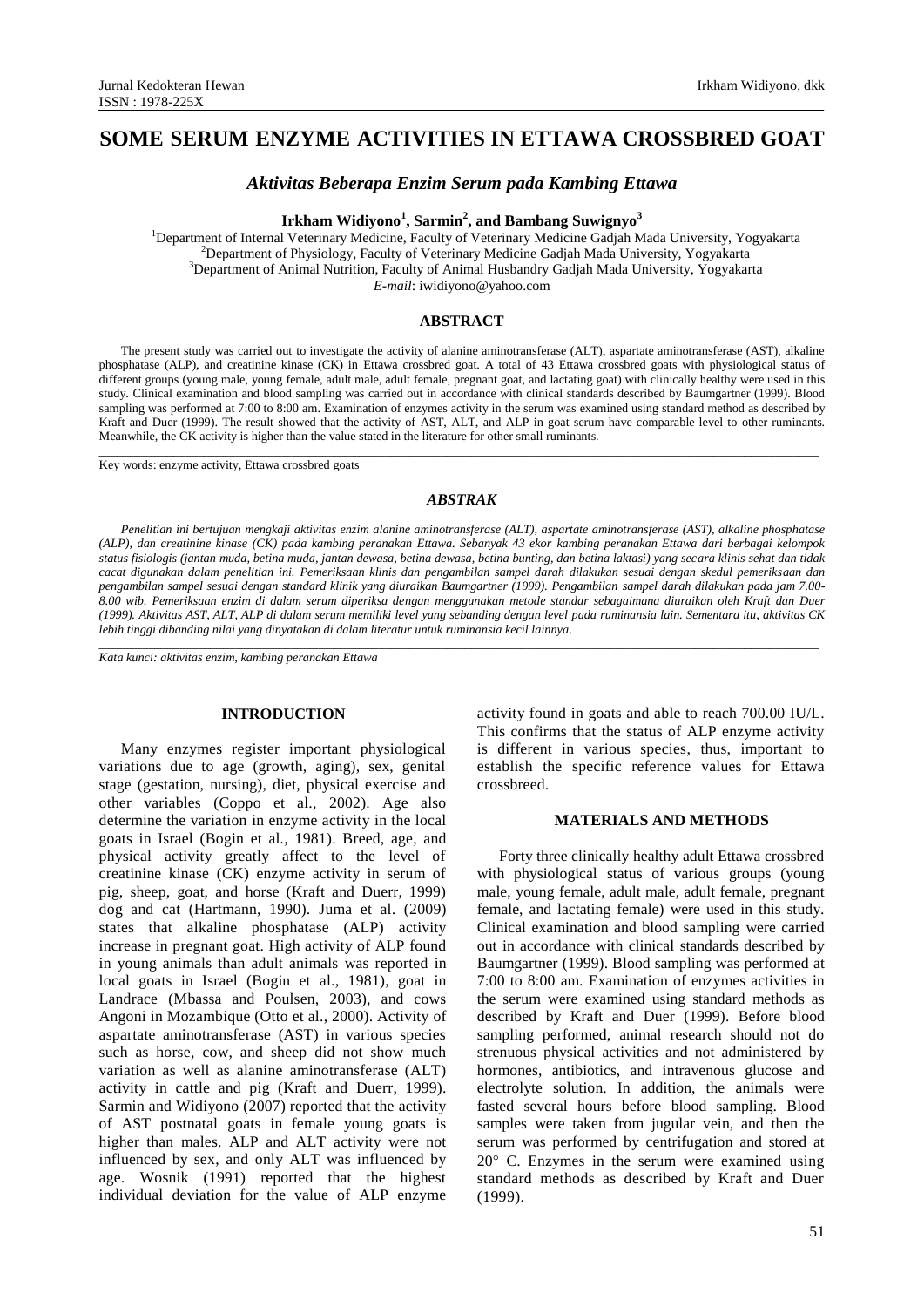## **RESULTS AND DISCUSSION**

The average value and reference range of activity of some enzymes in goat serum were shown in Table 1.

**Table 1**. Activity of some enzymes in the serum in Ettawa crossbreed goat

| Parameters                                                                                   | $Mean \pm SD$       | Reference range |
|----------------------------------------------------------------------------------------------|---------------------|-----------------|
| AST (IU/L)                                                                                   | $86.62 \pm 72.96$   | 45.35-241.80    |
| $ALT$ ( $IU/L$ )                                                                             | $24.12 + 5.66$      | 11.45-37.32     |
| $ALP$ ( $IU/L$ )                                                                             | $633.72 \pm 838.70$ | 38.90-2689.40   |
| $CK$ (IU/L)                                                                                  | $135.62 \pm 75.41$  | 4.35-350.40     |
| $\Lambda$ I T $-$ elemina eminotransforesse: $\Lambda$ CT $-$<br>conortate eminetrancferoces |                     |                 |

ALT= alanine aminotransferase; AST= aspartate aminotransferase; ALP= alkaline phosphatase; CK= creatinine kinase

The mean of AST activity in the serum was ranged between 86.62±72.96 IU/L. Physiological range of AST for Ettawa crossbreed is at the level of 45.35- 241.80 IU/L. Aspartate aminotransferase activity in Ettawa crossbreed shows the different with the range of values for AST of some goats suggested by previous researchers equal to 12.00-122.00 IU/L (Mitruka and Rawnsley, 1981), from 59.05 to 73.95 IU/L on local goat of Iraq (Juma et al., 2009), 4.00 to 8.20 IU/L on West African Dwarf goat (WAD) in Owerri, South East Nigeria (Opara et al., 2010), and 50.00-96.00 IU/L on the mountain goat captured in Cascade Range of Washington State. Similarly, the activity of AST in goat has a higher value than the AST activity in cattle (up to  $80.00$  IU/L) and lamb (up to  $75.00$  IU/L) (Kraft) and Duerr, 1999).

The mean of ALT activity in the serum of Ettawa crossbreed is at the level of 24.12±5.66 IU/L. Alanine aminotransferase activity on Ettawa crossbreed with clinically healthy is at the level of 11.45-37.32 IU/L. Alanine aminotransferase activity on Ettawa crossbreed at ALT levels reported by Mitruka and Rawnsley (1981) equal to 0.50 to 47.00 IU/L and 4.50-6.10 IU/L in West African Dwarf goats (WAD) in Owerri, South East Nigeria (Opara et al., 2010). Furthermore, ALT activity in Ettawa crossbreed also corresponds to the findings of Juma et al. (2009) that the activity of ALT at the local goat of Iraq was at the level ranged from 22.22 to 32.75 IU/L. Compared to another species, it can be assumed that the ALT activity was in the range of physiological activities of ALT values in various species of animals such as cows (up to 50.00 IU/L) and pigs (up to 68.00 IU/L), but were above physiological values for sheep (up to 14.00 IU/L) and horses (15.00 IU/L) (Kraft and Duerr, 1999). Compared to other species, it can be stated that ALT activity of Ettawa crossbreed was in the range of physiological activities of ALT values in various species of animals, such as cows (up to 50.00 IU/L) and pigs (up to 68.00 IU/L), but were above physiological values for sheep (up to 14.00 IU/L) and horses (15.00 IU/L) (Kraft and Duerr, 1999). Based on the data, it can be calculated that the ALP activity in goat are in the range of values 38.90-2689.40 IU/L. This result consistent with Wosnik (1991) that reported the high individual deviation for the value of

ALP enzyme activity in goats and can even reach to 700.00 IU/L. Furthermore, most of the data in this study demonstrates the value is proportional to the mean value of ALP activity found in local goats of Iraq 86.15 to 100.80 IU/L (Juma *et al*., 2009). Variety of literature suggests that some factors were suspected to influence the ALP value, such as age and pregnancy (Kraft and Duerr, 1999; Merks, 1992; Juma et al., 2009).

Activity of creatine kinase in goat serum was in the range of 4.35-350.40 IU/L with the mean value was 135.62±75.41 IU/L. The range of enzyme activity level in healthy Ettawa crossbreed is higher than in sheep (up to 25.00 IU/L), goat of Europe (to 65.00 IU/L), horses (up to 130.00 IU/L), cows (to 250.00 IU/L), but lower level than pigs (up to 2000.00 IU/L) (Kraft and Duerr, 1999). Similarly, young buck shows a tendency of higher availability of CK activity than adult male Ettawa crossbreed. This may indicate a possible interaction between factor of breed, age, and activities. Race, age, and physical activity significantly affect the level of enzyme activity in serum CK in pigs (Kraft and Duerr, 1999).

#### **CONCLUSION**

Activities of AST, ALT, and ALP in serum have a level that comparable to that of other ruminants. Meanwhile, CK activity is higher than the value stated in the literature for other small ruminants.

## **ACKNOWLEDGEMENTS**

This research was supported by Hibah Kompetensi from the Ministry of National Education, Republic of Indonesia, Contract number: Nomor: 346/SP2H/PL/Dit. Litabmas/IV/2011, April 14, 2011. For that we thank the Directorate of Research and Community Service, the Directorate General of Higher Education, Ministry of Education and Culture, Republic of Indonesia.

#### **REFERENCES**

- Baumgartner, W. 1999. **Klinische Propaedeutik der inneren Krankhelten und Hautkrankheiten der Haus-und Heirntiere**. 4 Auflage. Parey Buchverlag, Berlin.
- Bogin, E., A. Shimshony, Y. Avidar, and B. Israeli. 1981. Enzymes, metabolites and electrolytes levels in the blood of local israeli goats. **Zentralblatt für Veterinärmedizin Reihe A.** 28:135- 140.
- Coppo, J.A., N.B. Mussart, and S.A. Fioranelli. 2002. Physiological variation of enzymatic activities in blood of bullfrog, Rana catesbeiana (Shaw, 1802), **Rev. Vet***.* 12(1-2):92-100.
- Hartmann, K. 1990. Referenzsbereiche in der Labordiagnostik der Katze. **Dissertation**. Ludwig-Maximilians-Universitaet. Muenchen.
- Juma, F.T., N.N. Maroff, and K.T. Mahmood. 2009. Effect of some hormones on reproductive performance and some serum biochemical changes in synchronized black goats. **Iraqi J. Vet. Sci**. 23(2):57-61.
- Kraft, W. and U.M. Duerr. 1999. **Klinische Labordiagnostik in der Tiermedizin**. 5. Auflage. Schattauer, Stuttgart.
- Mbassa, G.K. and J.S.D. Poulsen, 2003. Reference ranges for clinical chemical values in Landrace goats. **[Small Ruminant Research](http://www.sciencedirect.com/science/journal/09214488)**. 10(2)**:**133-142.